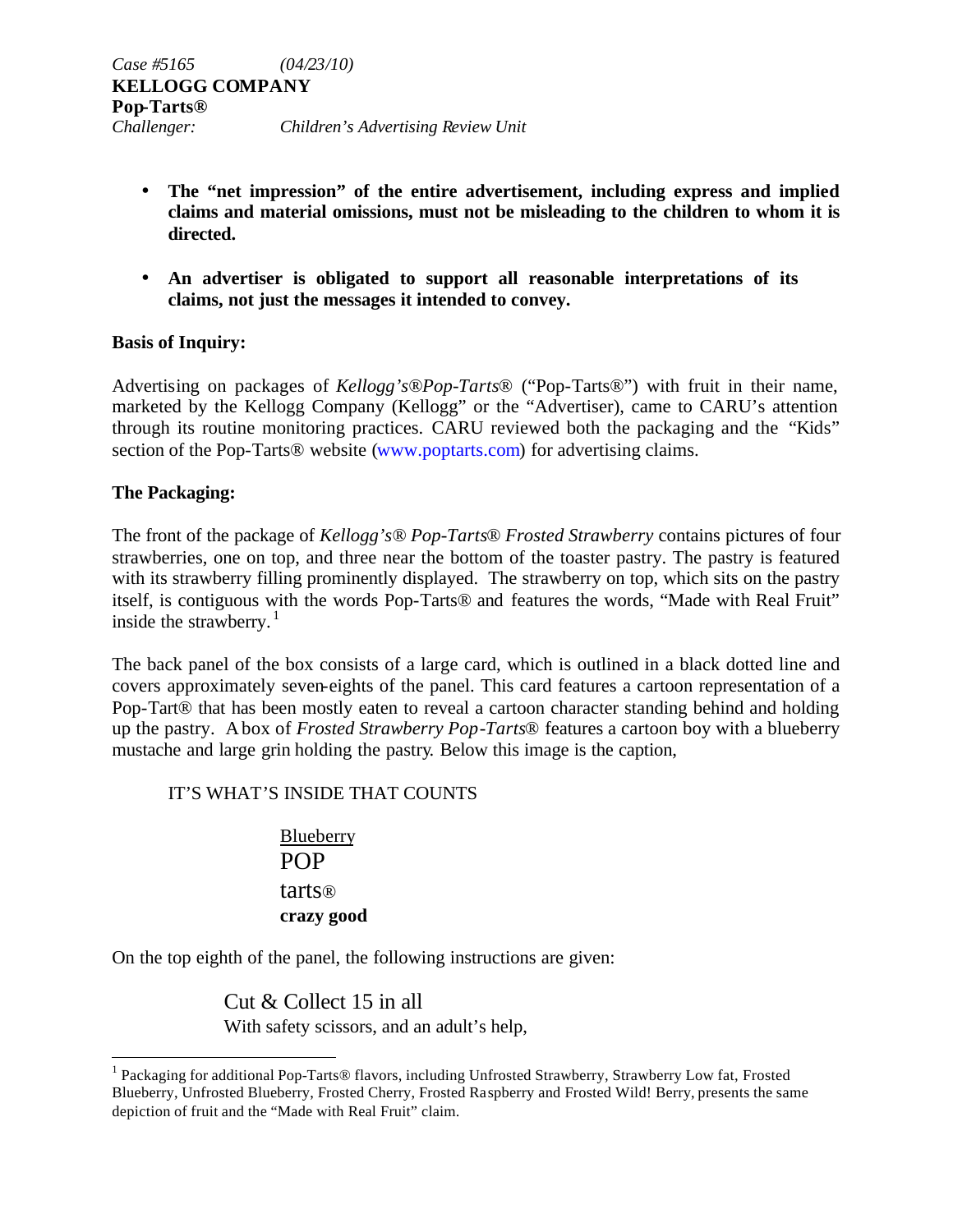### **KELLOGG COMPANY Pop-Tarts® Page: 2**

### Cut along dotted line.

On a side panel, next to the Nutrition Facts, is a series of six rectangles of various colors down the right third of the panel. Each rectangle features a signature cartoon Pop-Tarts® pastry person with arms, legs and eyes, and each rectangle contains the name of a different flavor of Pop-Tarts:®: Chocolate Chip Cookie Dough, Strawberry Milkshake, Chocolate Fudge, Cookies & Crème, Chocolate Chip and Hot Fudge Sundae. These cartoon pastry people are featured on the "KIDS" section of the Pop Tarts website, www.poptarts.com, appearing first on the sign up page, along with a cartoon toaster and a mechanical horse, and on every subsequent page of the "KIDS" section. Above the rectangles is the heading "Have you tried these great flavors"? Below them is the question: "Which flavor will you try next"?

The other side panel features pictures of two large strawberries and instructions for toasting and microwaving Pop-Tarts®. Next to the toasting instructions is a cartoon image of a toaster, similar to the cartoon toaster on the "sign-up" page of the Kids section of the website, and two Pop-Tarts® that are adorned with sun rays.

The top and bottom of the box each display a picture of a strawberry.

### **The Products:**

Kellogg's® Pop-Tarts**®** toaster pastries are pastries that can be heated by toasting or microwaving. According to the "Nutrition Facts" for various fruit flavored Pop-Tarts**®**, the amount of the fruit listed in the name of the product is 2% or less, and the total amount of fruit is 6% or less. For example, the Strawberry Pop-Tarts® contain 2% or less of dried strawberries and 2% or less each of dried apples and dried pears, totaling 6% or less of fruit. Similarly, the Frosted Cherry product contains 2% or less of dried cherries and 2% or less of dried apples, totaling 4% or less of fruit and the Frosted Wild Berry product contains 2% or less of each: dried strawberries, dried apples and dried pears.

### **CARU's Concerns:**

CARU was concerned that the product packaging, which features berries and states "Made with Real Fruit" for several of Kellogg's Pop-Tarts $\mathbb{D}^2$  products that have fruit in their names, impliedly represents to children that the products contain substantial amounts of fruit.

#### **Advertiser's Position:**

 $\overline{a}$ 

In response to CARU's concerns, Kellogg argued that the case should be administratively closed, without a written decision for two reasons:

 $2$  The Advertiser offers several Pop-Tarts® flavors, including Unfrosted Strawberry, Strawberry Low fat, Frosted Blueberry, Unfrosted Blueberry, Frosted Cherry, Frosted Raspberry, Frosted Wild! Berry. Packaging for these products presents the same depiction of fruit and the "Made with Real Fruit" claim. All such products are covered by this decision.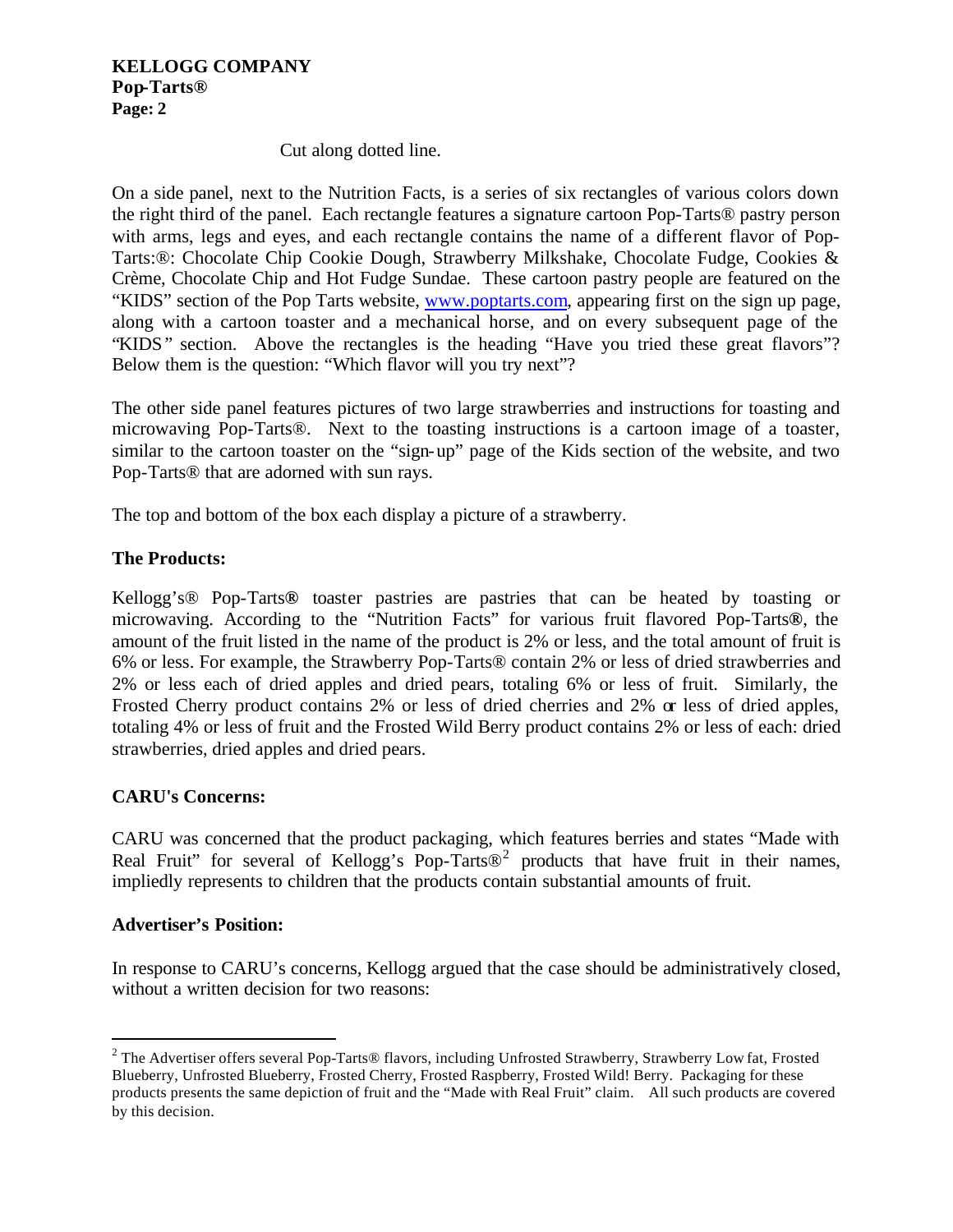#### **KELLOGG COMPANY Pop-Tarts® Page: 3**

## 1) *Product Packaging is not "Advertising Primarily Directed to Children"*

First, the Advertiser asserted that CARU lacked jurisdiction over product packaging because CARU's jurisdiction, as defined under CARU's *Self-Regulatory Program for Children's* Advertising (the Guidelines), applies solely to advertising "primarily directed to children"<sup>3</sup> and maintained that "[u]nder no circumstances can product packaging be deemed to be advertising directed *primarily* to children under 12."

Second, Kellogg asserted that it is an active participant in the Council of Better Business Bureau's Children's Food and Beverage Advertising Initiative (CFBAI), a pledge program that excludes product packaging from its commitments because the CFBAI members believe that packaging in not typically directed primarily to children under 12, but instead is intended for the primary grocery shopper.

## 2) *Kellogg Does Not Advertise Pop-Tarts® to Children*

Kellogg maintained that it does not advertise Pop-Tarts® to children. Kellogg explained that as a participant in the CFBAI it has pledged to limit its advertising directed to children to promotion of products meeting certain nutritional criteria. The Advertiser asserted that because Pop-Tarts® does not meet its pledged nutritional criteria, it does not advertise the product to children.<sup>4</sup>

## **Relevant Guidelines**

 $\overline{a}$ 

CARU's Self-Regulatory Program for Children's Advertising (the *Guidelines*) state, in part, under II. A. Scope,

The principles and guidelines… apply to:

National advertising primarily directed to children under 12 years of age in any medium... $^5$ 

<sup>5</sup> The entire Scope section follows:

- (a) whether the content of the media in which the advertisement appears is intended for children under 12 (considering the content's subject matter, format, projected audience demographics, and extent to which other advertising in that content is intended to children under 12);
- (b) whether the advertisement appears during, or just before or after, a television program aired during what is generally understood to be children's programming, considering the time of day during which the advertisement appears and the media outlet;
- (c) whether the advertisement appears during, or just before or after, a television program which is counted towards the broadcaster's or cablecaster's children's Television Act obligations;
- (d) whether based on available information (including the subject matter and format of the advertisement) the advertiser intended to direct the advertisement primarily to children under 12.

<sup>&</sup>lt;sup>3</sup> Kellogg stated that of the factors listed in the *Guidelines* to determine whether and ad is primarily directed to children, none are relevant in this instance.

<sup>&</sup>lt;sup>4</sup> C. Peeler, E. Kolish, M. Enright, "The Children's Food and Beverage Advertising Initiative: A Report on Compliance and Implementation During 2008" (Oct. 2009), available at http://www.bbb.org/us/children-foodbeverage-advertisinginitiative/info

The principles and guidelines… apply to:

<sup>1.</sup> National advertising primarily directed to children under 12 years of age in any medium. Such advertising will be determined by an analysis of factors, no single one of which will necessarily be controlling, including: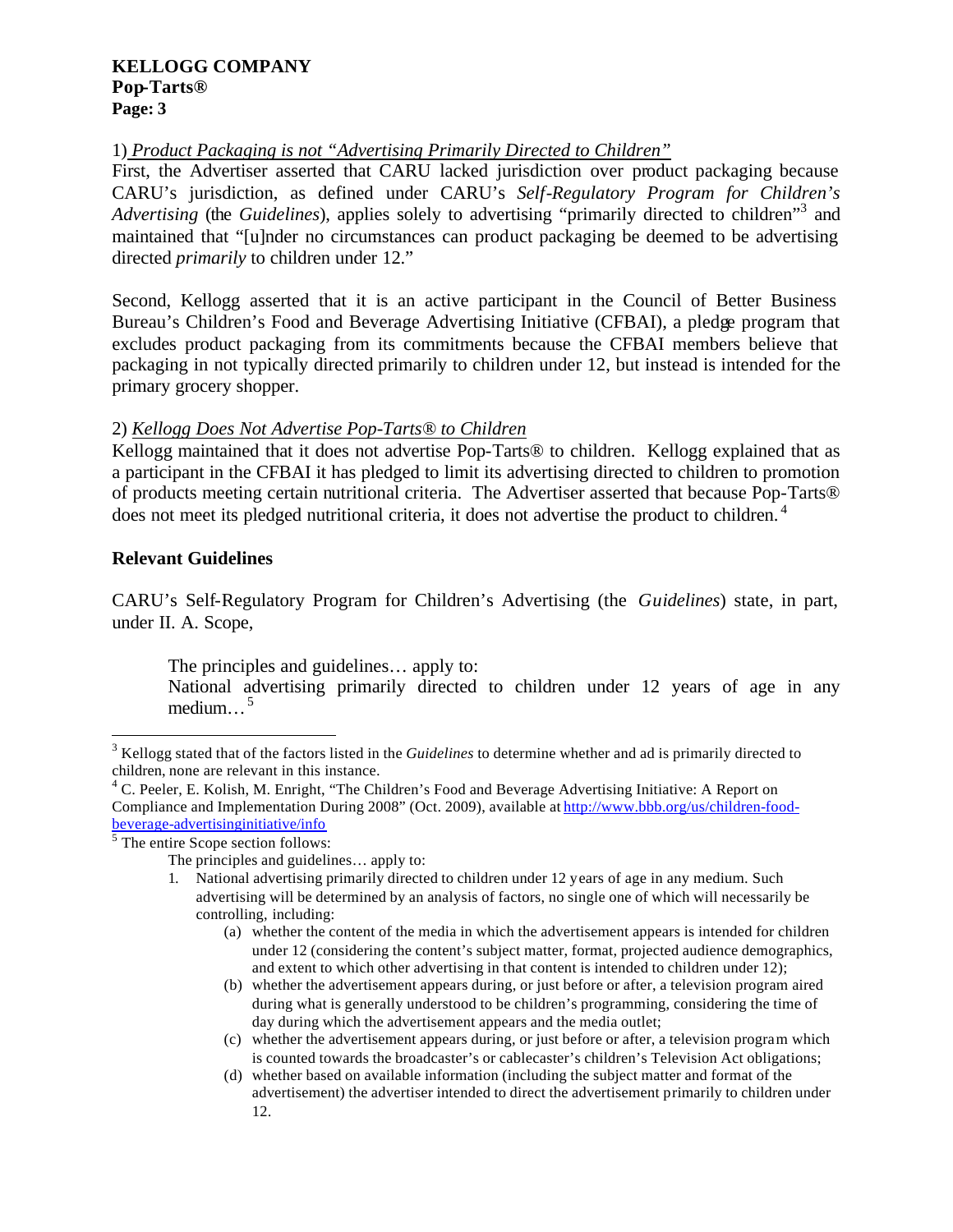CARU's *Guidelines* state, under II. B. Definitions,

National advertising shall include any paid commercial message, in any medium **(including labeling),** if (a) it has the purpose of inducing a sale or other commercial transaction or persuading the audience of the value or usefulness of a company, product or service. (Emphasis added.)

The *Guidelines*, under II. C, Core Principles, state in relevant part:

1. Advertisers have special responsibilities when advertising to children… They should take into account the limited knowledge, experience, sophistication and maturity of the audience to which the message is directed. They should recognize that younger children have a limited capacity to evaluate the credibility of information, may not understand the persuasive intent of advertising, and may not even understand that they are being subject to advertising.

Part II. D, 2 General Guidelines, states, under (a) "Deception":

To assure that advertising to children is not deceptive:

- 1. The "net impression" of the entire advertisement, considering among other things, the express and implied claims, any material omissions, and the overall format, must not be misleading to the children to whom it is directed.
- 2. Whether an advertisement leaves a misleading impression should be by assessed how reasonable children in the intended audience would interpret the message, taking into account their level of experience, sophistication, and maturity; limits on their cognitive abilities; and their ability to evaluate the advertising claims.

Part II. D, 2 General Guidelines, Part 1(b) "Product Presentations and Claims" states, in part,

1. Copy, sound and visual presentations should not mislead children about product or performance characteristics. Such characteristics may include, but are not limited to… nutritional benefits…"

#### **Decision:**

This case presented the following issues for CARU's analysis:

I. Does the product packaging for Kellogg's *Pop-Tarts*® fall within CARU's scope?

II. If so, could a child viewing the advertising reasonably take away the message that the products contain substantial amounts of fruit?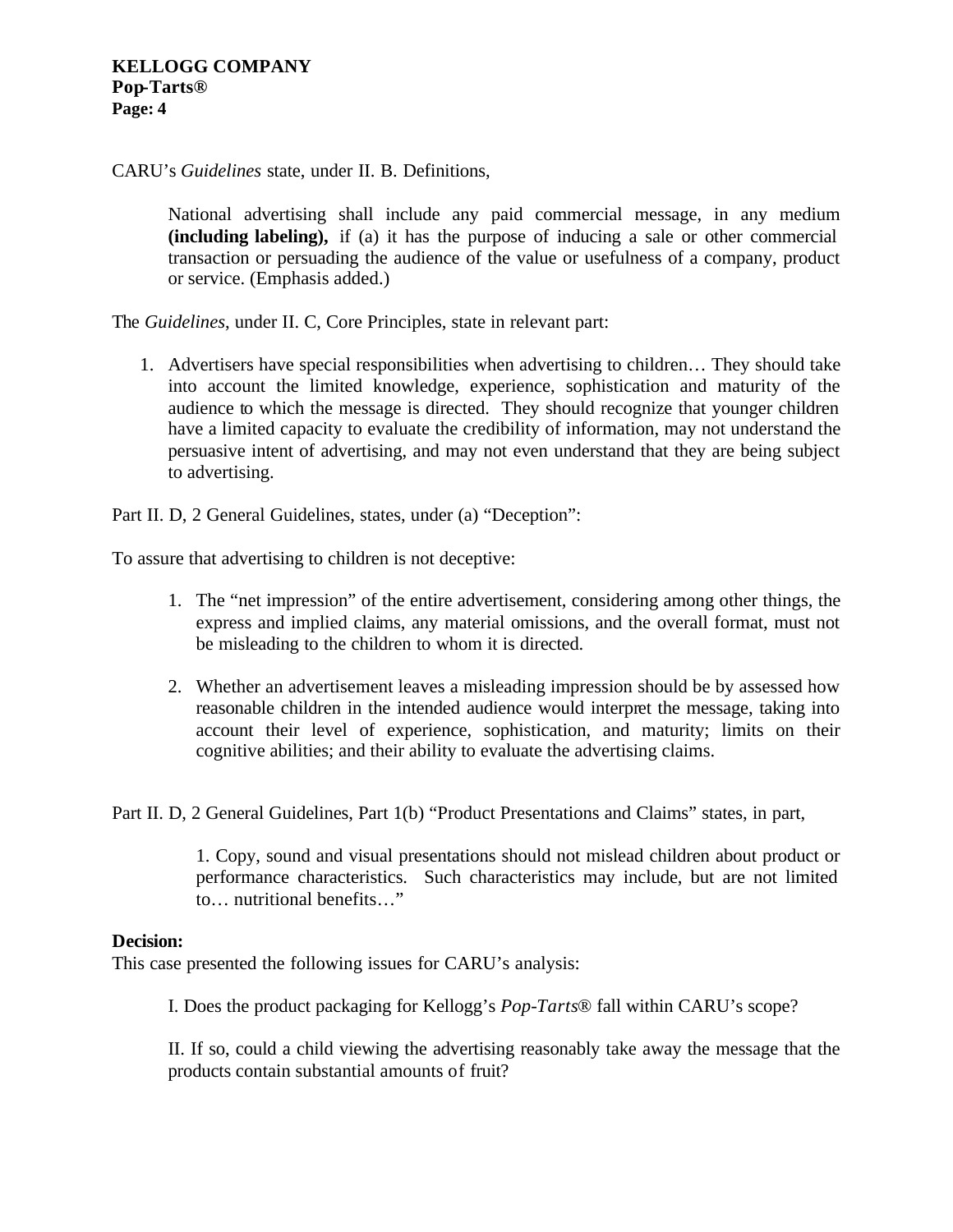# **I. CARU's Jurisdiction**

### A**.** *CARU has Jurisdiction Over Product Packaging*

CARU clearly has jurisdiction over product packaging. The *NAD/CARU/NARB Procedures (Procedures)*, which were adopted in 1990 and govern the advertising industry's process of voluntary self-regulation, explicitly define "national advertising" to include "labeling" as a covered medium.<sup>6</sup> This definition of national advertising was incorporated into the current *Guidelines* in late 2006 (hereafter referred to as the "revised" *Guidelines*).

## *B. The Packaging in Question is Primarily Directed to Children*

Given our determination that product labeling falls specifically within CARU's jurisdiction, we now turn to the issue of whether the labeling in question is primarily directed to children.

Under the Scope section of the *Guidelines*, whether or not advertising is "primarily directed to children"<sup>7</sup> is to be determined by a number of factors, no one of which is controlling. While CARU finds that many of the factors listed under Scope refer to television advertising, and therefore may not be relevant to product labeling, one factor – whether the subject matter and content of the advertisement (including labeling) indicates that the advertiser intended the advertisement (including labeling) to be directed primarily to children, clearly is applicable. CARU believes there is ample evidence to conclude that the instant packaging falls within CARU's jurisdiction under this standard.

The package is not only attractive to children, but appears to be directed to them. The box is filled with depictions of the signature cartoon Pop-Tarts® character. This is notable in the panel with the nutrition information, which contains six of those signature cartoon Pop-Tarts® characters. Significantly, one entire package panel constitutes a premium to "Cut & Collect 15 in all." Consumers are instructed to "With safety scissors, and an adult's help, cut along dotted line." Each card features Kellogg's Crazy Good Pop-Tarts® characters and contains the advertising copy, "It's what's inside that counts," referring to the pastry's filling. CARU determined that these cards, along with its advertising copy, are directed to children under 12.

After reviewing the advertising and all other evidence in the record, CARU determined that the packaging falls within its jurisdiction. <sup>8</sup>

 $\overline{a}$ 

<sup>6</sup> See, *Procedures*, Definitions, I.I A.

 $<sup>7</sup>$  Id at 7. Guidelines, Part II (A)1.</sup>

<sup>&</sup>lt;sup>8</sup> The Advertiser argued that it did not advertise Pop-Tarts® to children. CARU does not agree. Not only does Kellogg advertise Pop-Tarts® to children on packaging, but it features a "Kids" section on its Pop-Tarts® website that also advertises the product to children. This section is filled with pictures of its signature cartoon Pop-Tarts® pastry person. This appearance starts on the sign-up page and continues throughout the games and activities offered on the "Kids" section of the site. For example, the home page of the Kids section, under the heading "Pop-Tarts® Adventures in Breakfast" displays the pastry person as part of the heading. A little girl is shown chasing a Pop-Tarts® pastry person back and forth across the screen, while a pastry person with an unhappy face, caught in a toaster, waves his arms frantically while being carried on a pallet by four children looking very happy. In fact, the Advertiser has placed the following reminder on every page: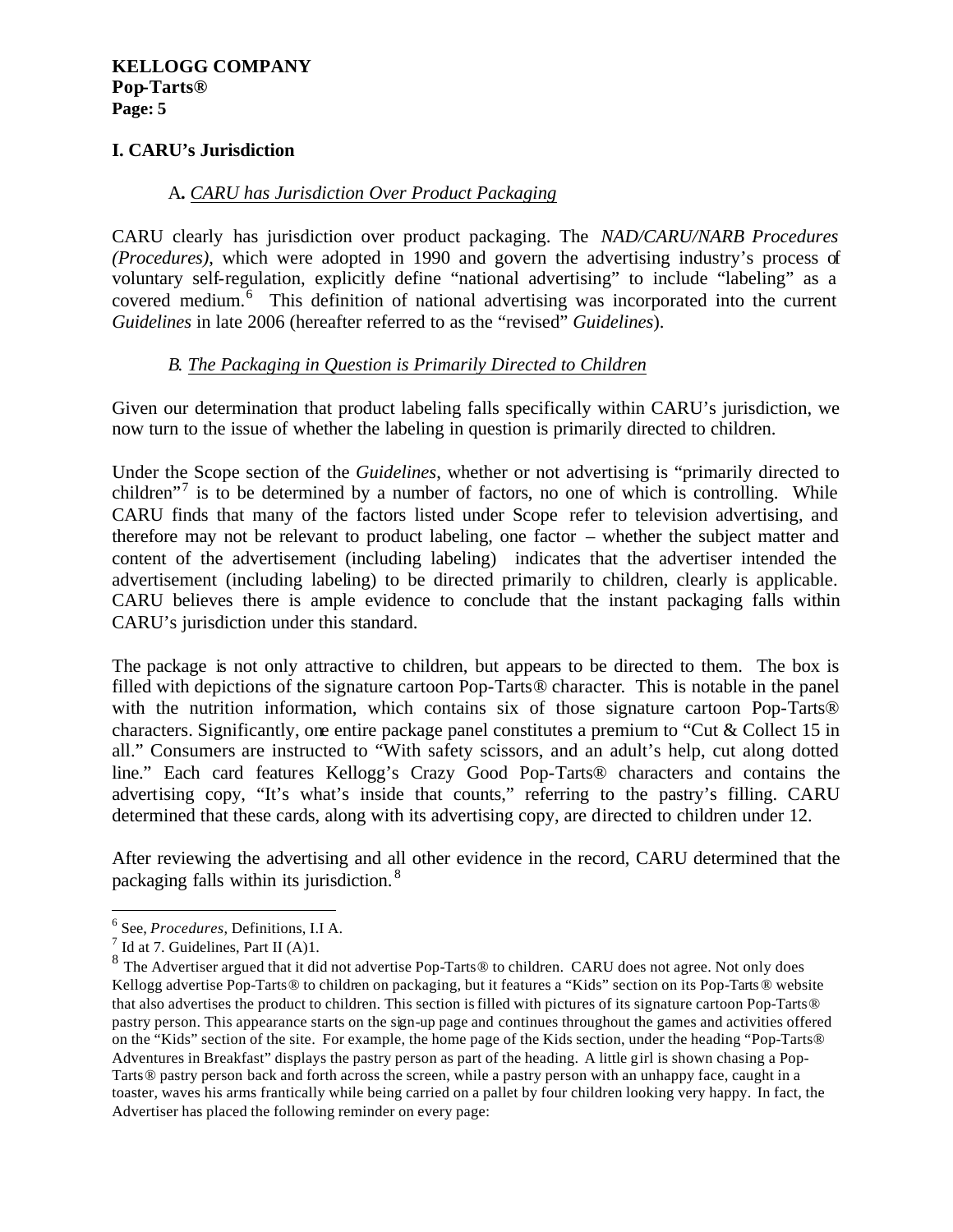# **II. Implied Claims**

Having determined that the packaging for Pop-Tarts® falls with CARU's jurisdiction, CARU must now determine the following:

- 1. What are the implied message(s) that a child may reasonably take away from viewing the packaging? and,
- 2. Can those messages be substantiated?

It is a well settled principle of advertising law that an advertiser is responsible to substantiate all reasonable interpretations of its claims.<sup>9</sup> Because no consumer evidence was submitted in this case, CARU used its experienced judgment to decide what messages a child could reasonably take from the pictures and copy on the packaging of Pop-Tarts®. To make this determination, CARU examined the packaging and all of the other evidence in the record.

The packaging contains pictures of strawberries, which appear on the front, side, top and bottom of the box. Further, on the front of the box, one of the strawberries, which is touching the pastry, contains the express claim,

Made with Real Fruit

CARU determined that the express claim, "Made With Real Fruit," combined with the pictures of strawberries all over the package, could easily lead a child to believe that the product contains substantial amounts of strawberries.<sup>10</sup> Because several other flavors of Pop-Tarts® with fruit in their name have similar packaging related to the named fruit, CARU determined that packaging for those products also implies to children that the product contains substantial amounts of the named fruit.

With respect to the implied claim, i.e., that the product contains substantial amounts of strawberries, CARU determined that the claim is not supported by the evidence in the record. In fact, the "Nutrition Facts" for various fruit flavored Pop-Tarts® disclose that the amount of the named fruit is 2% or less, and the total amount of fruit is 4% or less or 6% or less. For instance, the Frosted Strawberry variety contains less than 2% of dried strawberries. These percentages clearly do not represent a substantial amount of fruit.

# **Conclusion:**

 $\overline{a}$ 

**KIDS:** This page may contain a product or promotion advertisement.

<sup>&</sup>lt;sup>9</sup> L'Oreal USA, Inc. (L'Oreal Kids Stra wberry Smoothie and Fast Dry Shampoos), Case #3938, NAD Case Reports, (July 2002), Unilever United States, Inc. (Popsicle Real Fruit Juice Pops), Case #4237, NAD Case Reports, (October 2004).

<sup>10</sup> See, Kellogg Company, (Pop-Tarts®), Case #4515, *NAD/CARU Case Reports*, (June 2006); Unilever United States, Inc. (Popsicle Real Fruit Juice Pops), Case #4237, NAD Case Reports, (October 2004).